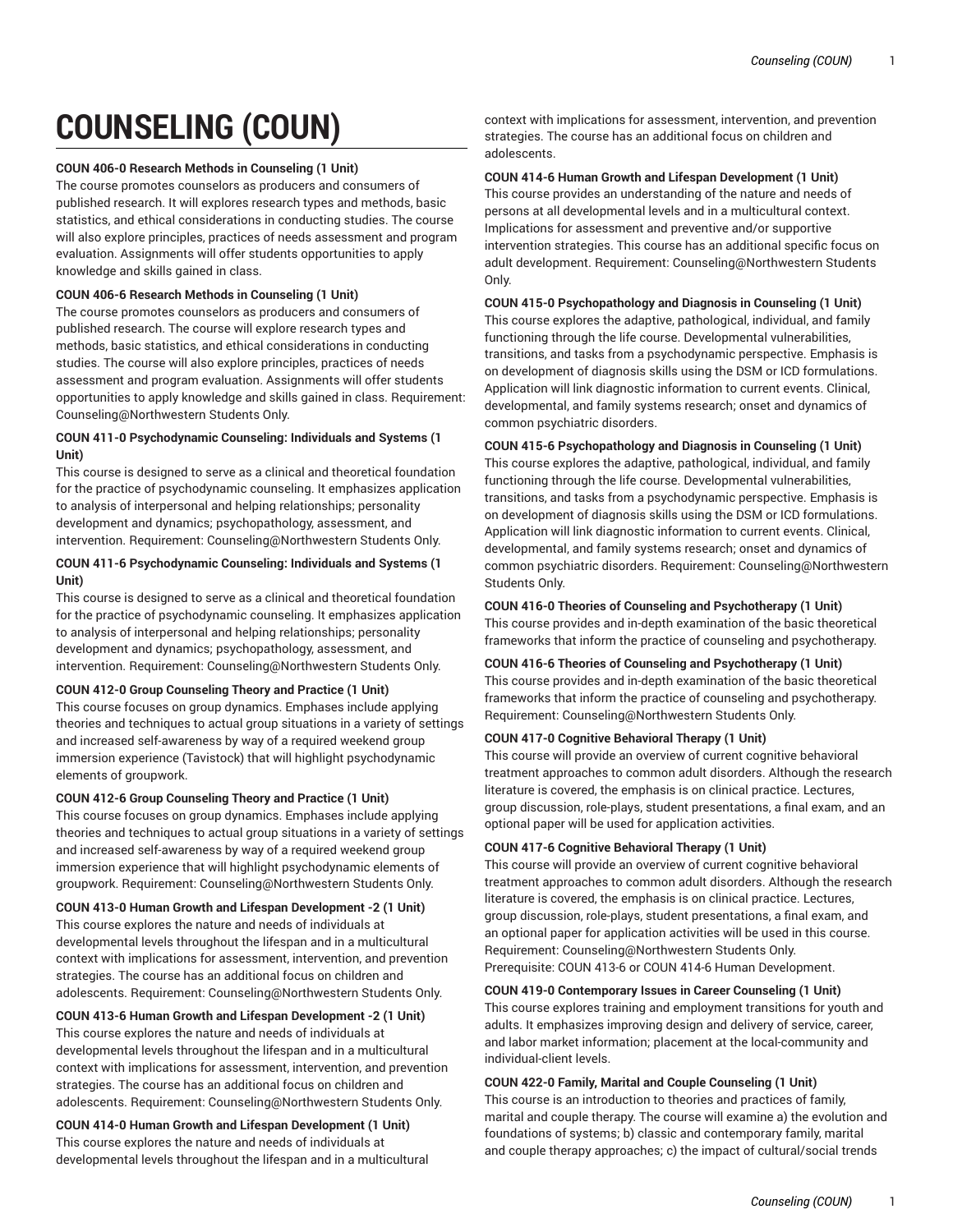on family and couple life and d) how systems perspectives can be incorporated into the work of one client.

# **COUN 422-6 Family, Marital and Couple Counseling (1 Unit)**

This course is an introduction to theories and practices of family, marital and couple therapy. The course will examine a) the evolution and foundations of systems; b) classic and contemporary family, marital and couple therapy approaches; c) the impact of cultural/social trends on family and couple life and d) how systems perspectives can be incorporated into the work of one client. Requirement: Counseling@Northwestern Students Only.

# **COUN 423-0 Assessment in Counseling- 2 (1 Unit)**

This course provides an understanding of individual approaches to assessment in a multicultural society across the lifespan, Review of commonly used assessments in counseling including rationale, characteristics, administration and interpretation. This course had an emphasis on assesements with children and adolescents.

# **COUN 423-6 Assessment in Counseling- 2 (1 Unit)**

This course provides an understanding of individual approaches to assessment in a multicultural society across the lifespan, Review of commonly used assessments in counseling including rationale, characteristics, administration and interpretation. This course had an emphasis on assessments with children and adolescents.

# **COUN 425-0 Advanced Research Methods in Counseling (1 Unit)**

The goal of the course is to learn to think critically about how psychological science is conducted and how conclusions are drawn. We will cover both methodological and statistical issues that affect the validity of research in counseling and psychological science. We will discuss the research process from designing a study to how a study gets published.

# **COUN 425-6 Advanced Research Methods in Counseling (1 Unit)**

The goal of the course is to learn to think critically about how psychological science is conducted and how conclusions are drawn. We will cover both methodological and statistical issues that affect the validity of research in counseling and psychological science. We will discuss the research process from designing a study to how a study gets published.

## **COUN 426-0 Assessment in Counseling (1 Unit)**

This course provides an understanding of individual approaches to assessment in a multicultural society across the lifespan, Review of commonly used assessments in counseling including rationale, characteristics, administration and interpretation. This course had an emphasis on assessements with adults.

## **COUN 426-6 Assessment in Counseling (1 Unit)**

This course provides an understanding of individual approaches to assessment in a multicultural society across the lifespan, Review of commonly used assessments in counseling including rationale, characteristics, administration and interpretation. This course had an emphasis on assessements with adults Requirement: Counseling@Northwestern Students Only.

# **COUN 427-0 Career and Lifestyle Planning (1 Unit)**

This course explores theories of career choice, career commitment, and life-course development applied to research and practice in career counseling.

## **COUN 427-6 Career and Lifestyle Planning (1 Unit)**

This course explores theories of career choice, career commitment, and life-course development applied to research and practice in career counseling. Requirement: Counseling@Northwestern Students Only. Prerequisite: COUN 426-6 Assessment in Counseling.

# **COUN 429-0 Human Sexuality (1 Unit)**

This course offers a multidimensional, biophysical approach to the diagnosis and treatment of sexual difficulty in individuals and couples. Including disorders of desire, aversion, arousal, orgasm, and pain.

# **COUN 429-6 Human Sexuality (1 Unit)**

This course offers a multidimensional, biophysical approach to the diagnosis and treatment of sexual difficulty in individuals and couples. Including disorders of desire, aversion, arousal, orgasm, and pain.

# **COUN 430-0 Vocational Assessment in Counseling (1 Unit)**

Major measures of career development, vocational interests, and occupational aptitudes. Principles and practice in developing vocational appraisals.

# **COUN 430-6 Vocational Assessment in Counseling (1 Unit)**

Major measures of career development, vocational interests, and occupational aptitudes. Principles and practice in developing vocational appraisals.

# **COUN 436-0 Counseling Children and Adolescents (1 Unit)**

This course examines central issues in child and adolescent psychotherapy and the mainstream treatment approaches including psychoanalytic, play, cognitive-behavioral and behavioral therapy. Emphasis on high-frequency problems for which children/adolescent enter therapy.

# **COUN 436-6 Counseling Children and Adolescents (1 Unit)**

This course examines central issues in child and adolescent psychotherapy and the mainstream treatment approaches including psychoanalytic, play, cognitive-behavioral and behavioral therapy. Emphasis on high-frequency problems for which children/adolescent enter therapy. Requirement: Counseling@Northwestern Students Only. Prerequisite: COUN 413-6 or COUN 414-6 Human Development.

## **COUN 440-0 Play Therapy Methods (1 Unit)**

## **COUN 440-6 Play Therapy Methods (1 Unit)**

# **COUN 451-0 Special Topics in Counseling (0.5 Unit)**

This course will explore various theoretical and applied areas of counseling. Each course will be centered around selected topics. Topics might include life-course development, and intervention, biological bases of behavior, human neuropsychology, advanced psychopathology, career development and assessment, rehabilitation counseling, counseling and technology, international counselor or other important topics.

## **COUN 451-6 Special Topics in Counseling (0.5 Unit)**

This course will explore various theoretical and applied areas of counseling. Each course will be centered around selected topics. Topics might include life-course development, and intervention, biological bases of behavior, human neuropsychology, advanced psychopathology, career development and assessment, rehabilitation counseling, counseling and technology, international counselor or other important topics.

## **COUN 452-0 Addictions Counseling (1 Unit)**

Ths course focuses on the development of skills, concepts, and core competencies related to the theory and practice of addiction counseling. This course includes screening, assessment of dependence, change, and recovery, co-occurring disorders, prevention, intervention, and treatment.

# **COUN 452-6 Addictions Counseling (1 Unit)**

This course focuses on the development of skills, concepts, and core competencies related to the theory and practice of addiction counseling. This course includes screening, assessment of dependence, change, and recovery, co-occurring disorders, prevention, intervention, and treatment. Requirement: Counseling@Northwestern Students Only.

## **COUN 453-0 Evaluation and Treatment of Trauma (1 Unit)**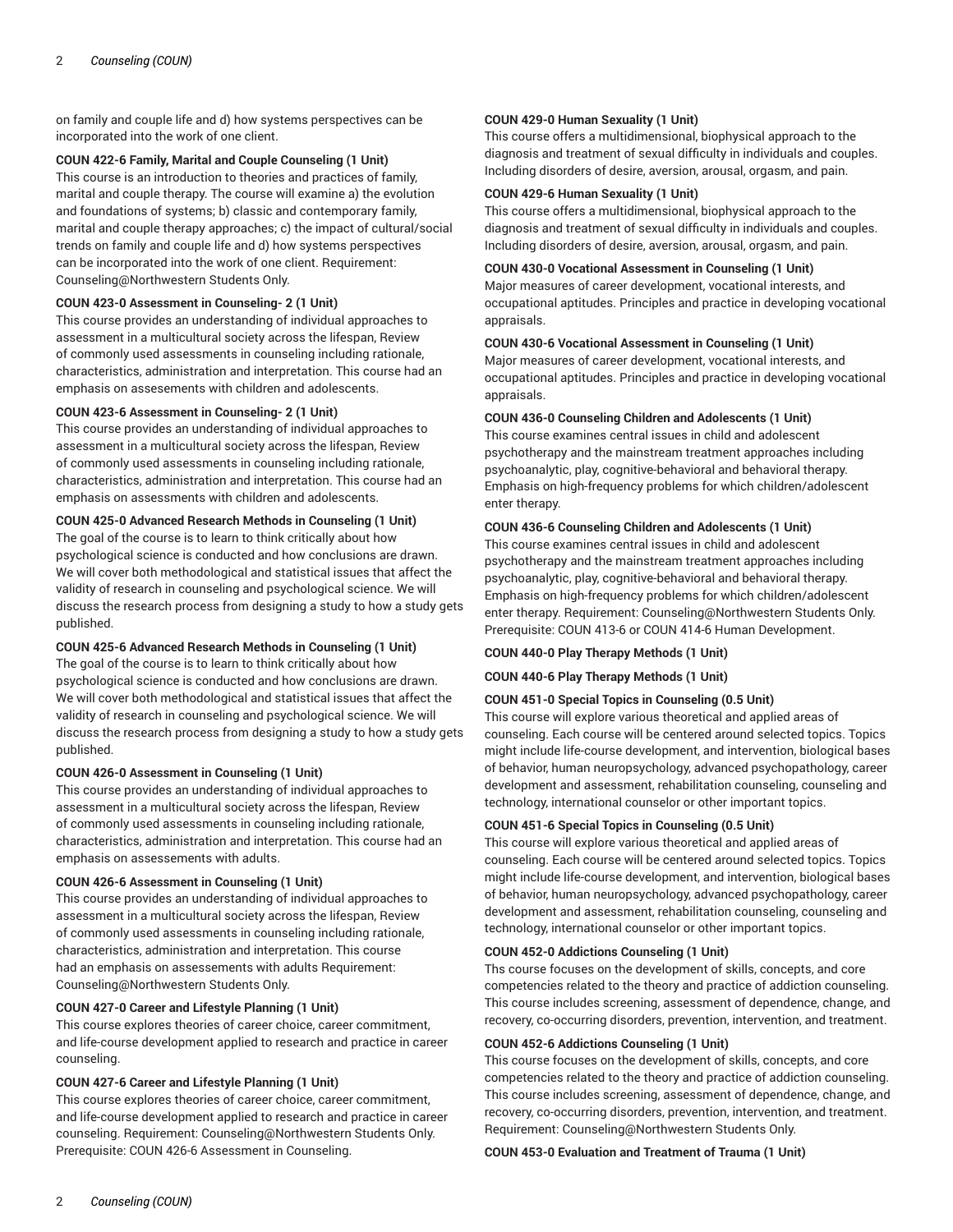This course offers a review of the nature of trauma and posttraumatic conditions; the psychobiology underlying stress, trauma, and dissociation, and the treatment of posttraumatic conditions.

# **COUN 453-6 Evaluation and Treatment of Trauma (1 Unit)**

This course offers a review of the nature of trauma and posttraumatic conditions; the psychobiology underlying stress, trauma, and dissociation, and the treatment of posttraumatic conditions. Requirement: Counseling@Northwestern Students Only.

# **COUN 454-0 Evaluation and Treatment of Trauma - 2 (1 Unit)**

This course offers a review of the nature of trauma and posttraumatic conditions; the psychobiology underlying stress, trauma, and dissociation, and the treatment of posttraumatic conditions. Emphasis on Children & Adolescents.

## **COUN 454-6 Evaluation and Treatment of Trauma - 2 (1 Unit)**

This course offers a review of the nature of trauma and posttraumatic conditions; the psychobiology underlying stress, trauma, and dissociation, and the treatment of posttraumatic conditions. Emphasis on children & adolescents.

# **COUN 455-0 Introduction to Psychopharmacology (1 Unit)**

This course explores the role of psychopharmacological medication in mental health treatment. Students learn approved indications and contraindications of psychopharmacological medications for mental health and substance use conditions in adults and children, and practice how to consult with clients and medical professionals about medicationrelated issues.

## **COUN 455-6 Introduction to Psychopharmacology (1 Unit)**

This course explores the role of psychopharmacological medication in mental health treatment. Students learn approved indications and contraindications of psychopharmacological medications for mental health and substance use conditions in adults and children, and practice how to consult with clients and medical professionals about medicationrelated issues. Requirement: Counseling@Northwestern Students Only. Prerequisite: COUN 415-6 Psychopathology in Counseling.

## **COUN 479-1 Introduction to Clinical Mental Health Counseling (1 Unit)**

This multi-quarter course will enhance the development of clinical skills in career changers through understanding both the pragmatics and the complexities of the clinical interviewing process and the treatment process as a whole.

# **COUN 479-2 Introduction to Clinical Interviewing (1 Unit)**

This multi-quarter course will enhance the development of clinical skills in career changers through understanding both the pragmatics and the complexities of the clinical interviewing process and the treatment process as a whole.

# **COUN 479-3 Contemporary Topics in Counseling (1 Unit)**

This multi-quarter course will enhance the development of clinical skills in career changers through understanding both the pragmatics and the complexities of the clinical interviewing process and the treatment process as a whole.

# **COUN 479-6 Introduction to Clinical Mental Health Counseling (1 Unit)**

This course is designed exclusively for students entering the program with nontraditional backgrounds and making a career transition into the field of counseling. A primary objective of the course is to help students acquire an orientation to the counseling profession, explore a range of basic issues relevant to the field, and learn about the role of a mental health counselor. Requirement: Counseling@Northwestern Students Only.

# **COUN 479-7 Introduction to Clinical Interviewing (1 Unit)**

This course is designed exclusively for students entering the program with nontraditional backgrounds and making a career transition into the

field of counseling. A primary objective of the course is to help students acquire an orientation to the counseling profession, explore a range of basic issues relevant to the field, and learn about the role of a mental health counselor. Requirement: Counseling@Northwestern Students Only.

# **COUN 479-8 Contemporary Topics in Counseling (1 Unit)**

This course will center around many topics in contemporary counseling of relevant to the beginning practitioner. The objective is to introduce a range of selected clinical topics, issues, dilemmas, treatment orientations, and modalities that will be encountered as students move into their fieldwork experience. Requirement: Counseling@Northwestern Students Only.

# **COUN 480-1 Methods 1: Introductory Counseling Skills (1 Unit)**

This course is the first in a three-course sequence focused on the development of skills, concepts, and core competencies related to the practice of counseling and psychotherapy. This course includes evaluation of practice sessions with actual clients and must be taken in conjunction with Supervised Practicum in Counseling.

## **COUN 480-2 Methods 2: Advanced Counseling Skills (1 Unit)**

The course is the second in a three-course sequence focused on the development of skills, concepts, and core competencies related to the practice of counseling and psychotherapy. This course includes evaluation of practice sessions with actual clients and must be taken in conjunction with Supervised Practicum in Counseling.

# **COUN 480-3 Methods 3: Skills for Social Justice Advocacy, Outreach and Prevention (1 Unit)**

This course is the third in a three-course sequence focused on development of skills, concepts and core competencies related to counseling and psychotherapy. The course introduces students to the process of providing counseling from a multi-cultural perspective in diverse society. Focus will be on understanding self and clients in cultural context. The counseling profession's value of social jjustice advocacy for clients will also be examined.

## **COUN 480-6 Methods 1: Introductory Counseling Skills (1 Unit)**

This course is the first in a three-course sequence focused on the development of skills, concepts, and core competencies related to the practice of counseling and psychotherapy. This course includes evaluation of practice sessions with actual clients and must be taken in conjunction with Supervised Practicum in Counseling. Requirement: Counseling@Northwestern Students Only.

## **COUN 480-7 Methods 2: Advanced Counseling Skills (1 Unit)**

The course is the second in a three-course sequence focused on the development of skills, concepts, and core competencies related to the practice of counseling and psychotherapy. This course includes evaluation of practice sessions with actual clients and must be taken in conjunction with Supervised Practicum in Counseling. Requirement: Counseling@Northwestern Students Only.

Prerequisites: COUN 480-6 and COUN 486-6 Methods I and Practicum I.

# **COUN 480-8 Methods 3: Skills for Social Justice Advocacy, Outreach and Prevention (1 Unit)**

This course is the third in a three-course sequence focused on development of skills, concepts and core competencies related to counseling and psychotherapy. The course introduces students to the process of providing counseling from a multi-cultural perspective in diverse society. Focus will be on understanding self and clients in cultural context. The counseling profession's value of social jjustice advocacy for clients will also be examined.

# **COUN 481-0 Supervised Practicum in Counseling-0 (0 Unit)**

Students complete three quarters of supervised field training, clinical supervision and case consultation to build skills and capacities in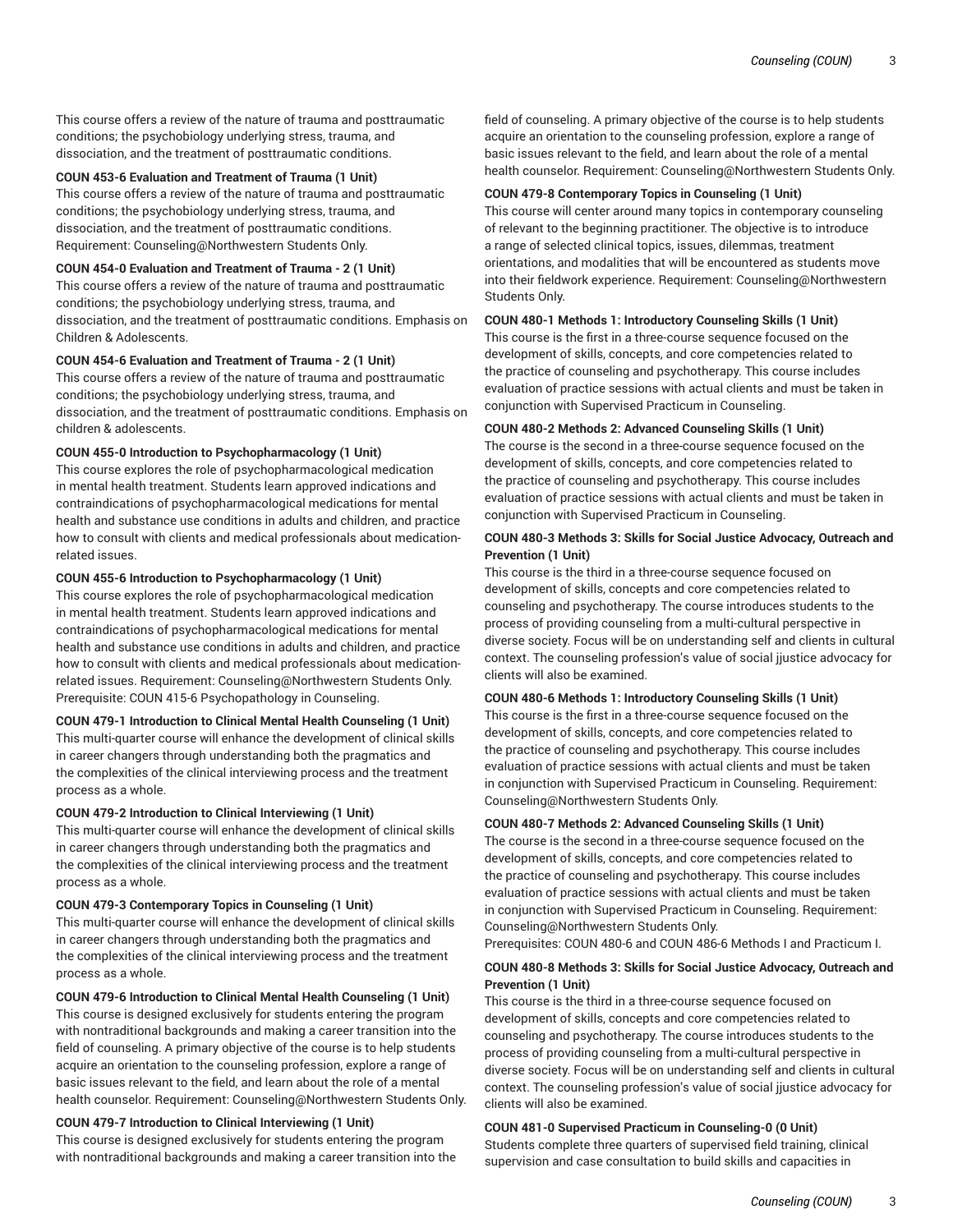professional counseling. Each practicum course covers approximately 16-20 hours per week, with optional fourth quarter; in conjunction with Counseling Methods 1-3.

# **COUN 481-1 Supervised Practicum in Counseling-1 (1 Unit)**

Students complete three quarters of supervised field training, clinical supervision and case consultation to build skills and capacities in professional counseling. Each practicum course covers approximately 16-20 hours per week, with optional fourth quarter; in conjunction with Counseling Methods 1-3.

# **COUN 481-2 Supervised Practicum in Counseling-2 (1 Unit)**

Students complete three quarters of supervised field training, clinical supervision and case consultation to build skills and capacities in professional counseling. Each practicum course covers approximately 16-20 hours per week, with optional fourth quarter; in conjunction with Counseling Methods 1-3.

# **COUN 481-3 Supervised Practicum in Counseling-3 (1 Unit)**

Students complete three quarters of supervised field training, clinical supervision and case consultation to build skills and capacities in professional counseling. Each practicum course covers approximately 16-20 hours per week, with optional fourth quarter; in conjunction with Counseling Methods 1-3.

# **COUN 481-6 Supervised Practicum in Counseling -1 (1 Unit)**

Students complete three quarters of supervised field training, clinical supervision and case consultation to build skills and capacities in professional counseling. Each practicum course covers approximately 16-20 hours per week, with optional fourth quarter; in conjunction with Counseling Methods 1-3.

# **COUN 481-7 Supervised Practicum in Counseling -2 (1 Unit)**

The practicum experience offers fieldwork experience in which students offer clinical mental health counseling services to adult clients in a practicum setting with mild mental health presenting issues. It is designed to accommodate the student's initial level of professional development and to promote counselor identity, multicultural awareness, and the development of clinical skills. Requirement: Counseling@Northwestern Students Only.

Prerequisites: COUN 480-6 and COUN 486-6 Methods I and Practicum I.

**COUN 481-8 Supervised Practicum in Counseling -3 (1 Unit)** Practicum offers fieldwork experience in which students offer clinical mental health counseling services to adult clients in a practicum setting with mild mental health presenting issues. It is designed to accommodate the student's initial level of professional development and to promote counselor identity, multicultural awareness, and the development of clinical skills. Requirement: Counseling@Northwestern Students Only.

Prerequisites: COUN 481-6 and COUN 487-6 Methods II and Practicum II.

# **COUN 482-0 Supervised Internship in Counseling -0 (0 Unit)**

This course is designed to increase student research skills and capacities through hands-on and applied research laboratory experience. Enrollment must be with permission of program faculty.

# **COUN 482-1 Supervised Internship in Counseling-1 (1 Unit)**

Students complete three quarters of advanced supervised field training, clinical supervision and case consultation to build skills and capacities in professional counseling. Each internship course overs approximately 24 hours week with optional fourth quarter. Student must have completed Practicum 1-3 prior to enrollment in Internship 1.

## **COUN 482-2 Supervised Internship in Counseling-2 (1 Unit)**

Students complete three quarters of advanced supervised field training, clinical supervision and case consultation to build skills and capacities

in professional counseling. Each internship course overs approximately 24 hours week with optional fourth quarter. Student must have completed Practicum 1-3 prior to enrollment in Internship 1.

# **COUN 482-3 Supervised Internship in Counseling-3 (1 Unit)**

Students complete three quarters of advanced supervised field training, clinical supervision and case consultation to build skills and capacities in professional counseling. Each internship course overs approximately 24 hours week with optional fourth quarter. Student must have completed Practicum 1-3 prior to enrollment in Internship 1.

#### **COUN 482-4 Supervised Internship in Counseling-4 (1 Unit)**

Three quarters supervised field experience of approximately 24 hours per week with optional fourth quarter. Arranged with Clinical training director. For master's students in Counseling Psychology. Prerequisites: Practicum in Counseling.

**COUN 482-6 Supervised Internship in Counseling 1 (1 Unit)**

Internship offers advanced fieldwork experience in which students engage in a comprehensive clinical training experience where they enact all aspects of the role of a clinical mental health counselor. Internship in Counseling I, II, & III, equip students with basic client management tasks and skills. Additionally, students participate in role-related clinical service and training activities as permitted and/or required by the agency. The Internship is designed to accommodate the student's moderate level of professional development and to promote counselor identity, multicultural awareness, and the development of clinical skills. Requirement: Counseling@Northwestern Students Only. Prerequisites: COUN 482-6 and COUN 488-6 Methods III and Practicum III.

#### **COUN 482-7 Supervised Internship in Counseling -2 (1 Unit)**

Students complete three quarters of advanced supervised field training, clinical supervision and case consultation to build skills and capacities in professional counseling. Each internship course overs approximately 24 hours week with optional fourth quarter. Student must have completed Practicum 1-3 prior to enrollment in Internship 1.

#### **COUN 482-8 Supervised Internship in Counseling -3 (1 Unit)**

Students complete three quarters of advanced supervised field training, clinical supervision and case consultation to build skills and capacities in professional counseling. Each internship course overs approximately 24 hours week with optional fourth quarter. Student must have completed Practicum 1-3 prior to enrollment in Internship 1.

# **COUN 483-1 Ethics and Legal Issues in Counseling (1 Unit)**

The course gives students in depth understanding and decisionmaking skills regarding major ethical and legal issues in the practice of professional counseling. Exploration of of the American Counseling Association (ACA) ethical standards and their application to treatment; review of ethical decision-making models; and major ethical and legal issues in practice.

# **COUN 483-2 Multicultural Counseling (1 Unit)**

This course will introduce students to the process of providing counseling from a multi-cultural perspective in diverse society. Students will gain an understanding of how social and cultural identity issues and tensions surface in counseling, how power and privilege may affect therapy alliance and outcomes, the nature of microaggressions. Focus will be on understanding self and clients in cultural context. The counseling profession's value of social jjustice advocacy for clients will also be examined.

# **COUN 483-3 Professional Topics in Counseling (1 Unit)**

Th course reviews all aspects of roles of professional counselors including history, roles, organizational structures, counselor identity, and licensure requirements. Review of current treatment topics. Requirement: Counseling@Northwestern Students Only.